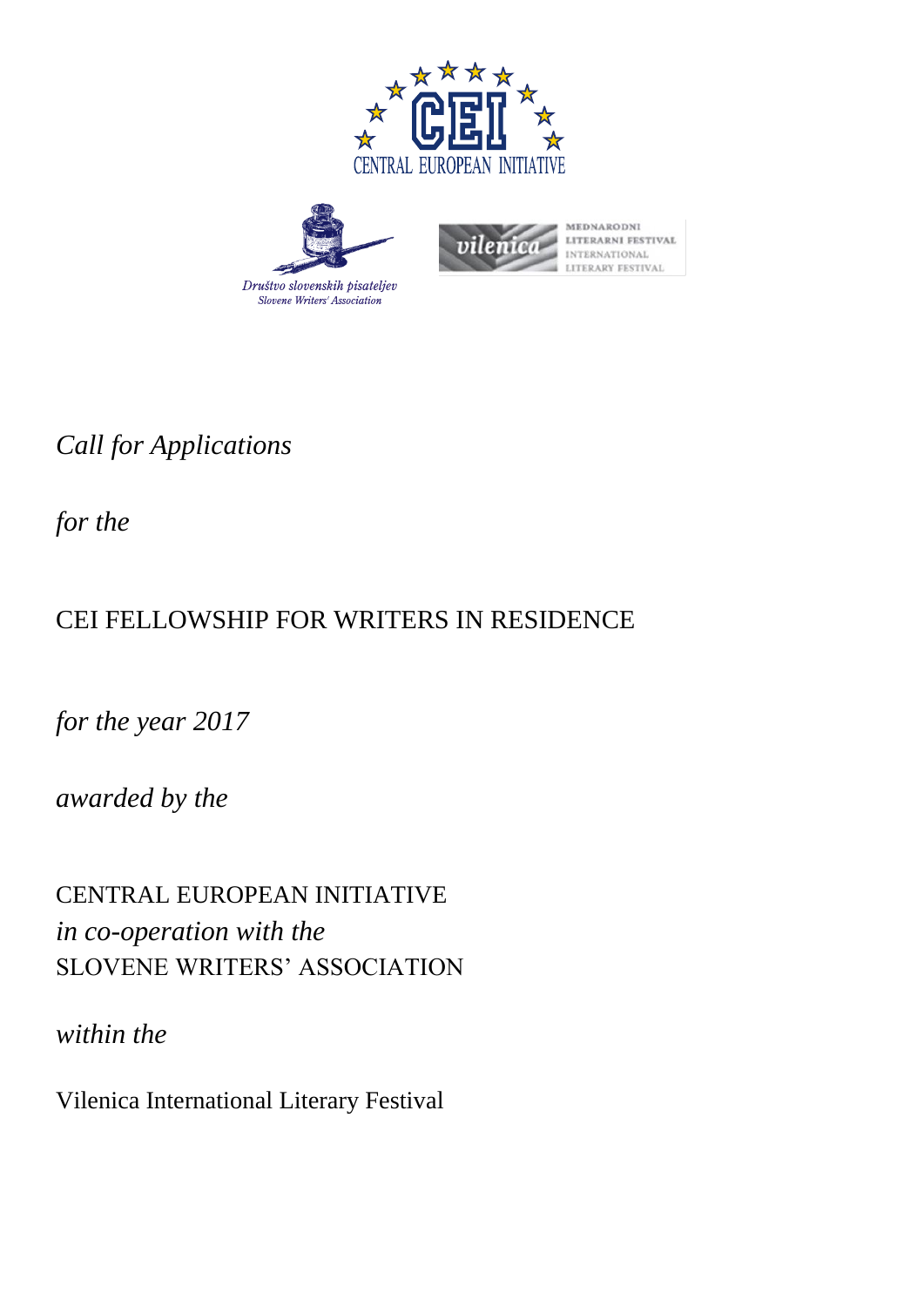### **Overview**

The CEI Fellowship for Writers in Residence is an award aimed at encouraging cross-border cooperation and promotion in the field of literature for young writers from Central European countries not yet part of the European Union. The fellowship is endowed with a cash award of EUR 5,000 for a three-month stay in any of the Central European Initiative Member States, selected by the candidate. The fellowship winner will be guest of the 32<sup>nd</sup> Vilenica International Literary Festival which will take place from 6 to 10 September 2017 at various locations in Slovenia. The fellowship winner will be officially announced at the press conference at the beginning of September, and fellowship will be awarded to him or her at the festival. The candidate is eligible for the fellowship from 6 September 2017 until 6 September 2018. Within 60 days after completion of the residency, the candidate must submit a written report.

The *Central European Initiative* (CEI) is a regional intergovernmental forum committed to supporting European integration through cooperation between and among its Member States and with the European Union, other interested public institutions or private and non-governmental organisations, as well as international and regional organisations. In order to offer a solid contribution to European integration the CEI combines multilateral diplomacy and project management, both as donor and recipient, while also bridging European macro-regions. The CEI, whose Headquarters is located in Trieste, is composed of 18 Member States: 10 EU members (Austria, Bulgaria, Croatia, Czech Republic, Hungary, Italy, Poland, Romania, Slovakia, Slovenia) and 8 non-EU members (Albania, Belarus, Bosnia and Herzegovina, Macedonia, Moldova, Montenegro, Serbia, Ukraine). In December 2011, the CEI was granted the observer status in the General Assembly of the United Nations. [www.cei.int](http://www.cei.int/)

*The Slovene Writers' Association* produces and carries out contemporary public programmes in the field of literature. With a wide array of programmes and activities, it represents the most active organisation and the main centre of literary activity in Slovenia. The role of principal operator of public programmes in literature is also recognized by the Slovenian Book Agency with their active support and regular financing. The beginnings of the association can be traced back to 1872, when authors started to organise, but it took the current name in 1968. It was presided by distinguished Slovene writers. The Slovene Writers' Association promotes creative freedom, acts as advocate to improve the status of Slovene literature and writers, and brings together writers from the entire Slovene cultural space, regardless of the borders. Always critical and creative, the association has helped make significant changes in the Slovene social and cultural space and life. It was very active during Slovenia's quest for independence and the formation of the young country. The association fosters regular relations with international writers and carries out internationally acclaimed programmes. [www.drustvopisateljev.si](http://www.drustvopisateljev.si/)

*The Vilenica International Literary Festival*, a gathering of poets, prose writers, playwrights and essayists, but also translators, publishers, editors and critics from Central Europe and beyond is organised by the Slovene Writers' Association in collaboration with the Cultural Society Vilenica from Sežana. Since the first Vilenica international festival in 1986, the climax of the event has been the presentation of the Vilenica International Literary Prize, awarded by the Slovene Writers' Association to a Central European author for outstanding achievements in the field of literature and essay writing. Vilenica Prize Winners include: Fulvio Tomizza, Peter Handke, Peter Esterházy, Jan Skácel, Tomas Venclova, Zbigniew Herbert, Milan Kundera, Libuše Moníková, Josip Osti, Adolf Muschg, Adam Zagajewski, Pavel Vilikovský, Peter Nádas, Erica Pedretti, Slavko Mihalić, Jaan Kaplinski, Ana Blandiana, Mirko Kovač, Brigitte Kronauer, Karl-Markus Gauss, Ilma Rakusa, Miodrag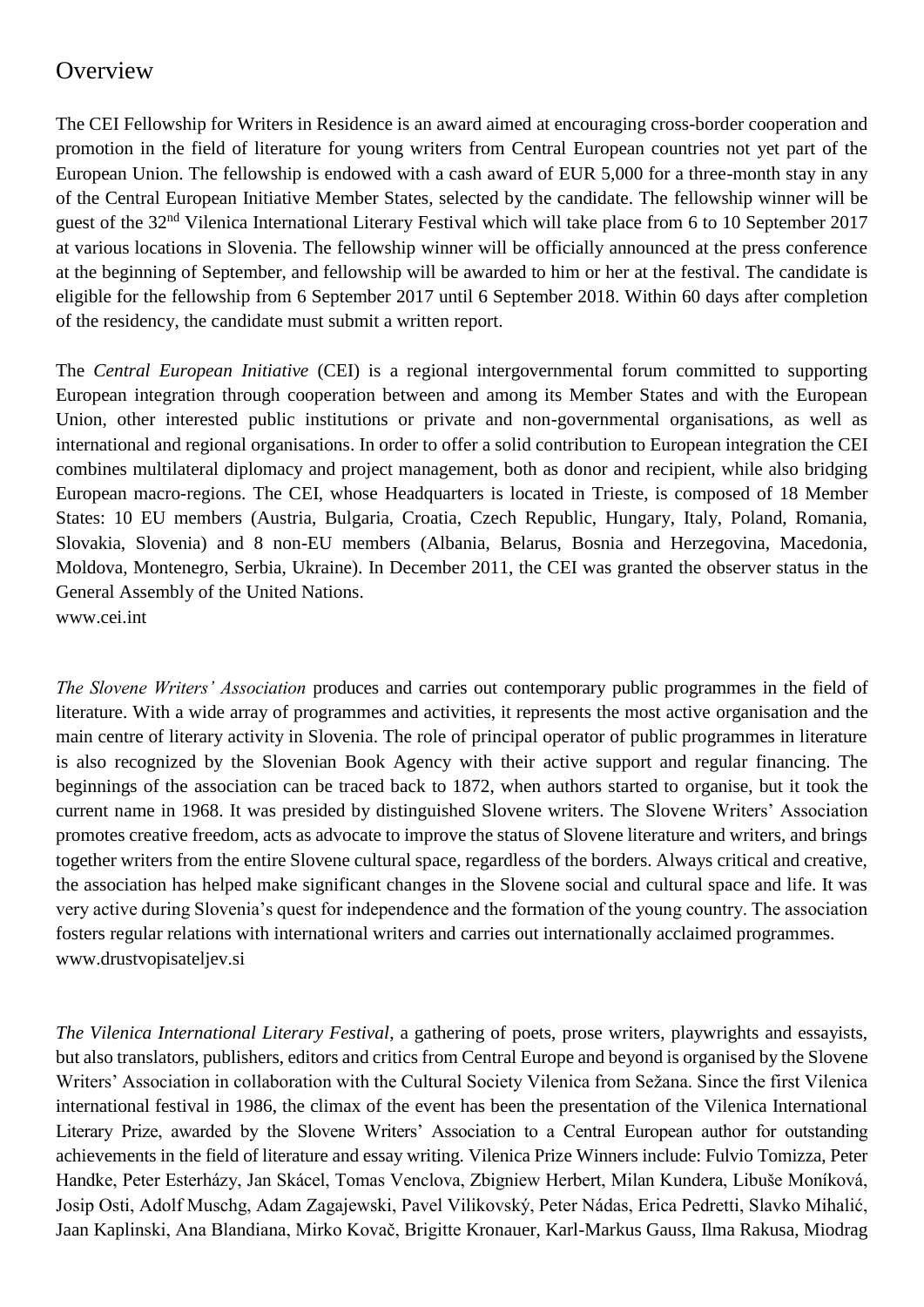Pavlović, Goran Stefanovski, Andrzej Stasiuk, Claudio Magris, Dževad Karahasan, Mircea Cărtărescu, David Albahari, Olga Tokarczuk, László Krasznahorkai, Jáchym Topol and Dubravka Ugrešić. Vilenica features numerous literary and cultural events; the theoretical part of the festival provides many opportunities for indepth debates, while social events add to a relaxed atmosphere for socializing and meeting. www.vilenica.si.

# Conditions of entry

Applicants eligible for the fellowship are writers from all genres under 35 (born after 1982 - from 1 January 1983 onwards) from CEI Member States, which are not part of the European Union (Albania, Belarus, Bosnia and Herzegovina, Macedonia, Moldova, Montenegro, Serbia and Ukraine).

# Application guidelines

The deadline for applications is 30 April 2017. Applications must be received in a sealed envelope by regular mail. The committee will consider entries postmarked on or before 30 April 2017.

Slovene Writers' Association (Writer in Residence) Tomšičeva 12 SI-1000 Ljubljana Slovenia

The application must include the following obligatory enclosures:

- 1. A filled in registration form (find attached).
- 2. A biography of the applicant in English (max. 1800 characters without spaces).
- 3. Copy of a valid ID or passport with the visible date and place of birth, and the citizenship of the applicant.
- 4. A bibliography of the applicant in English (max. 3600 characters without spaces).
- 5. A description in English of the project to be undertaken during the three-month residence (2000 – 4500 characters without spaces). The project must be a literary work (all genres and themes), not a research project.
- 6. One original signed letter of recommendation in English (max. 1800 characters without spaces, letters without the original signature will not be considered).

Incomplete entries will not be considered.

### Application procedure

1. The application form will be distributed through all major writers' organizations in the candidate states, on the web-page of the CEI, the SWA and the Vilenica festival, namely: [www.cei.int,](http://www.cei.int/) [www.drustvopisateljev.si](http://www.drustvopisateljev.si/) and www.vilenica.si.